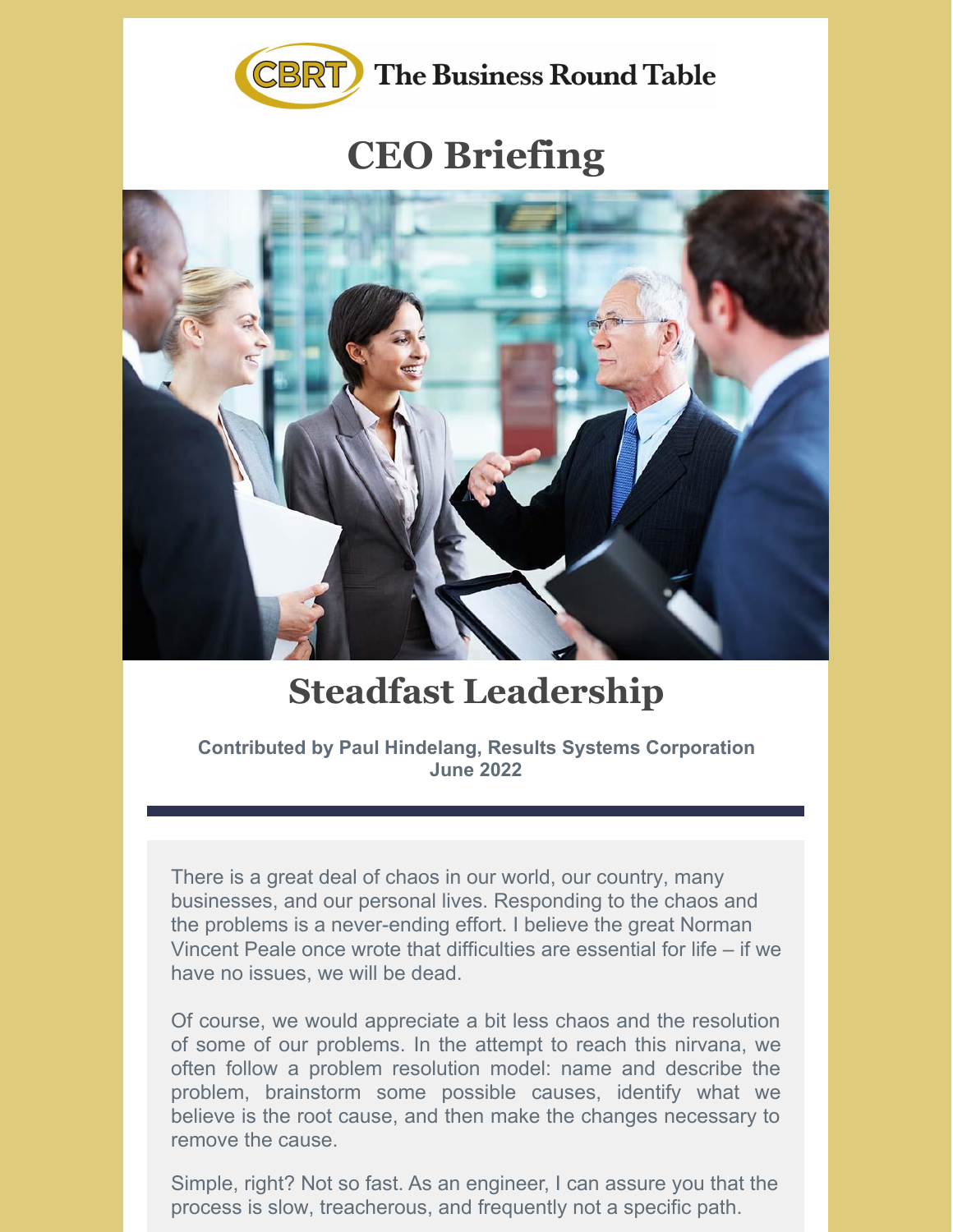**Why is this so difficult?** Usually because of the unknowable. We proceed on the assumption that we mortals can analyze and debate, find the issues, and then take appropriate action. We use our own experiences to enlighten the landscape. We believe that we can accurately provide the solution. Better yet, if we get the composite view/opinion from our TEAM, we feel brilliant and confident.

Until we try out the proposed solution in the real world – our business, our life, our situation, there is no proof that it works. If it doesn't work, we start again at the beginning of the problem-solving process.

I frequently meet with groups of business owners to share our concerns from daily life and seek insights into how we can address these issues in business and life from a Christian viewpoint. Ideally, we get inspiration from each other and apply strategies that use Biblical principles to guide us. When we can engage our employees, suppliers, and customers with these Christian principles in mind, the red carpet of joy and peace awaits us.

Let's go back to problem-solving. As said, the typical approach is to start with the problem (issue-obstacle), analyze the environment (causes), then seek the solution (satisfactory outcome). But there is not a generic solution for all problem cases.

Each case is unique and requires a special resolution. The individual situation shades every problem-solving analysis. Gathering ideas to solve the problem may generate more opinions that may clarify or not even apply to the unique situation. We end up chasing the chaos and not solving the problem.

## **What if, before entering the problem-solving journey, we ask God for solutions that conform to His will, not just quick fixes.**

When seeking God's will, we can use the seven cardinal virtues **of faith, hope, charity, fortitude, justice, temperance, and prudence** as a guide to follow.

We can ask that our problem-solving outcome deliver an impact of at least one of the virtues. The subsequent problem resolution journey has a new purpose – bringing virtue to our problem-solving product.

When asked what problems our business owners face and keep them up at night (i.e., so disturbed that I cannot be at peace), I hear:

- · **How do I grow the next generation of leaders?**
- **· What is my unique business niche and differentiation?**
- **· As a leader, how do I achieve work-life balance?**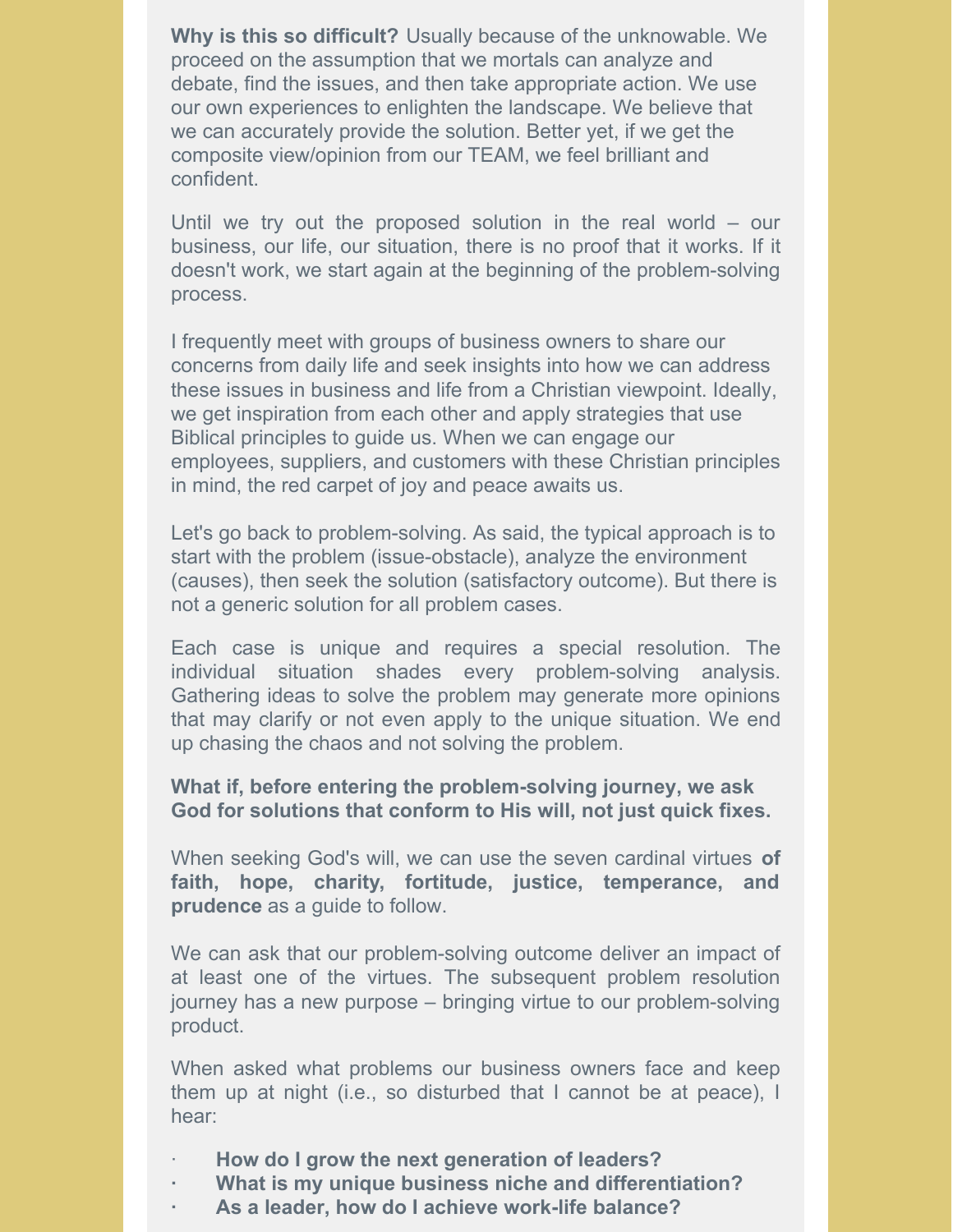- **· How can I keep up with technology?**
- **· How can I manage cash flow, risks, and ebbs/flows?**
- **· How do I provide purpose in work for staff and myself?**

Seeking answers to these questions without God produces only human-sized solutions. The hidden causes of our problem may better identify with God-down thinking. That means Divine insights – listen to God! A human-sized view can generate ideas that can provide momentum for making change. But rarely do these ideas provide explosive breakthroughs. Divine solutions go further – they hold their Spirit of truth.

What is the alternate approach? Increase our problem-solving power by seeking Divine guidance. Instead of chewing over the problem with other mortals, we should approach it from an Outcomes perspective. What does God think is the right direction? God talks, certainly through the Bible. It pays to listen to what the triune God thinks with His Son and the Holy Spirit.

## **Once a person puts his trust in Christ, he is a new creation**

(2 Corinthians 5:17)

**and he will reflect the fruit of the Spirit: "love, joy, peace, forbearance, kindness, goodness, faithfulness, gentleness and self-control"**

(Galatians 5:22–23).

By God's grace and through the work of the Holy Spirit, we become more like Christ and therefore filled with virtue. The transformation to Christlikeness is not primarily a self-help effort in which we seek to live virtuously; rather, it depends on the work of the Holy Spirit (Philippians 2:12–13).

Why should we fret over problems? Why should we struggle with problem-solving at a human-sized level? We should choose to be steadfast followers of Jesus Christ. Please pay careful attention to your spiritual journey. Each day, ask God to re-verify your mission.

To solve the typical problems of business today, a leader needs to rely on resources deeper than structured problem-solving models. This more profound resource is God's guidance model - listen for our mission. When guided by God's talk, we become a Steadfast Leader in business and life.

A Steadfast Leader follows Christian principles – the virtues. The truth in ethical leadership will set the Steadfast Leader free. The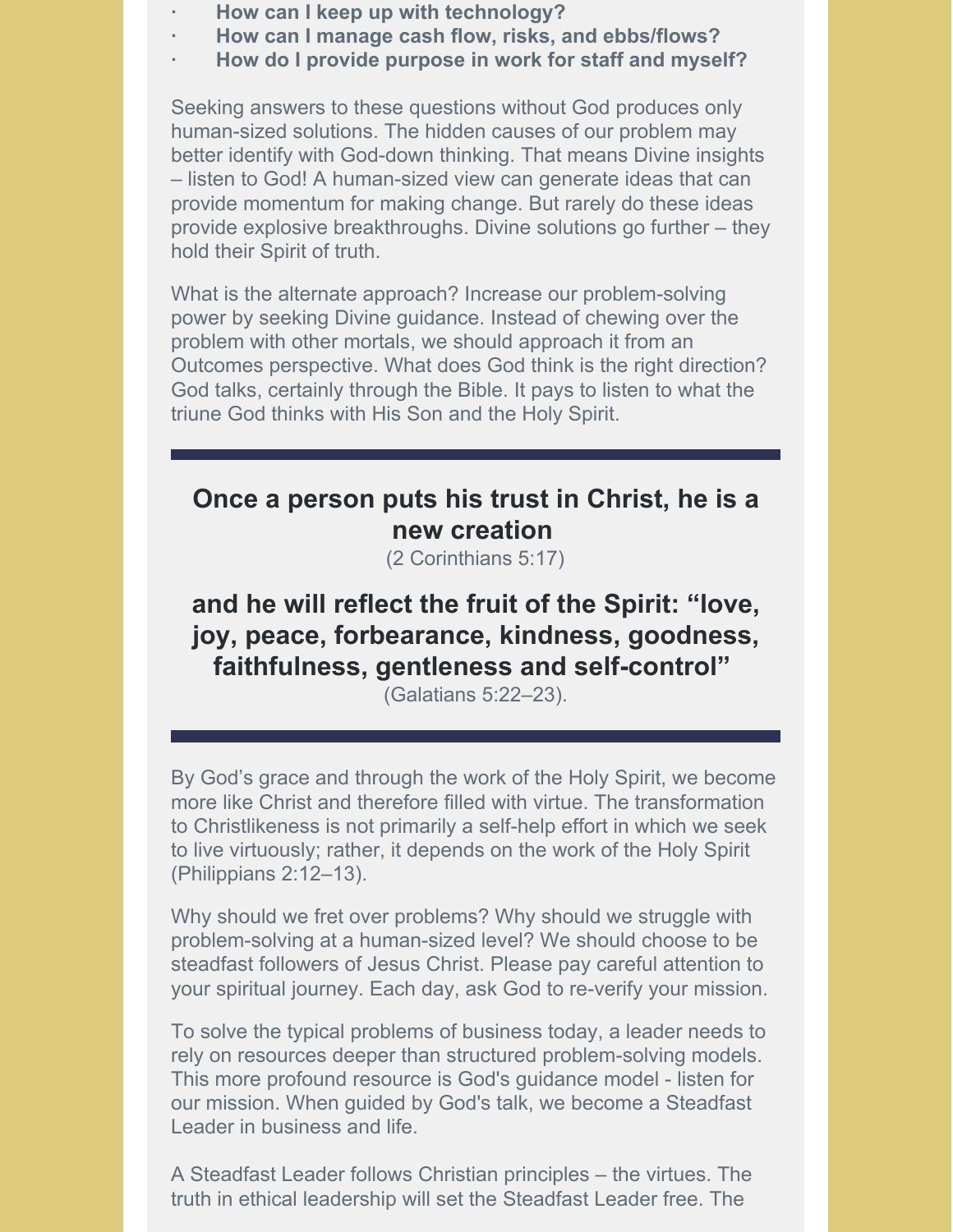truth is God-directed. As Christian leaders, we can expect the power of the Holy Spirit to join us, when we ask God. He will clarify our mission and equip us to solve the problems. How clearly do you understand your Godly mission?

A Steadfast Leader begins their problem resolution journey by recollecting the virtues. This foundation of truth enables the leader to deal with the problem with clarity from God Himself.

The problem to be solved is possibly rooted in some failure to meet a moral principle. If we analyze the situation after asking God to IMPACT our solution with the virtues, we release insights that follow God's will. Check that the resolution embraces as many virtues as possible:

**Prudence** — The ability to find the good in every situation and choose the proper means of achieving it.

*Justice* — The constant and firm will to give what is due to God and neighbor.

**Fortitude** — The demonstration of strength in difficulties and temptations; the ability to overcome fear and other obstacles in one's moral life.

**Temperance** — Balance in using created goods, using pleasure in moderation, and seeking that which is good.

*Faith* — The virtue by which one believes in God and that all He has said and revealed is true.

*Hope* — A desire for the kingdom of heaven and eternal life as one's happiness, placing one's trust in Christ's promises, and relying on the grace of the Holy Spirit.

*Charity* — Love for God above all else for His own sake and love for one's neighbor as oneself for the love of God.

Remember that all the virtues flow from charity, which "binds everything together in perfect harmony" (Colossians 3:14, ESV).

Our challenge as Christian business leaders is to go beyond solving human-sized problems. Become a Steadfast Leader that guides their follower to pursue virtue first. We then share and enjoy the fruits of the Holy Spirit - *love, joy, peace, forbearance, kindness, goodness, faithfulness, gentleness, and self-control.*

May your leadership move you closer to God's mission for you. The rewards will change lives – yours and your followers.

Paul Hindelang,